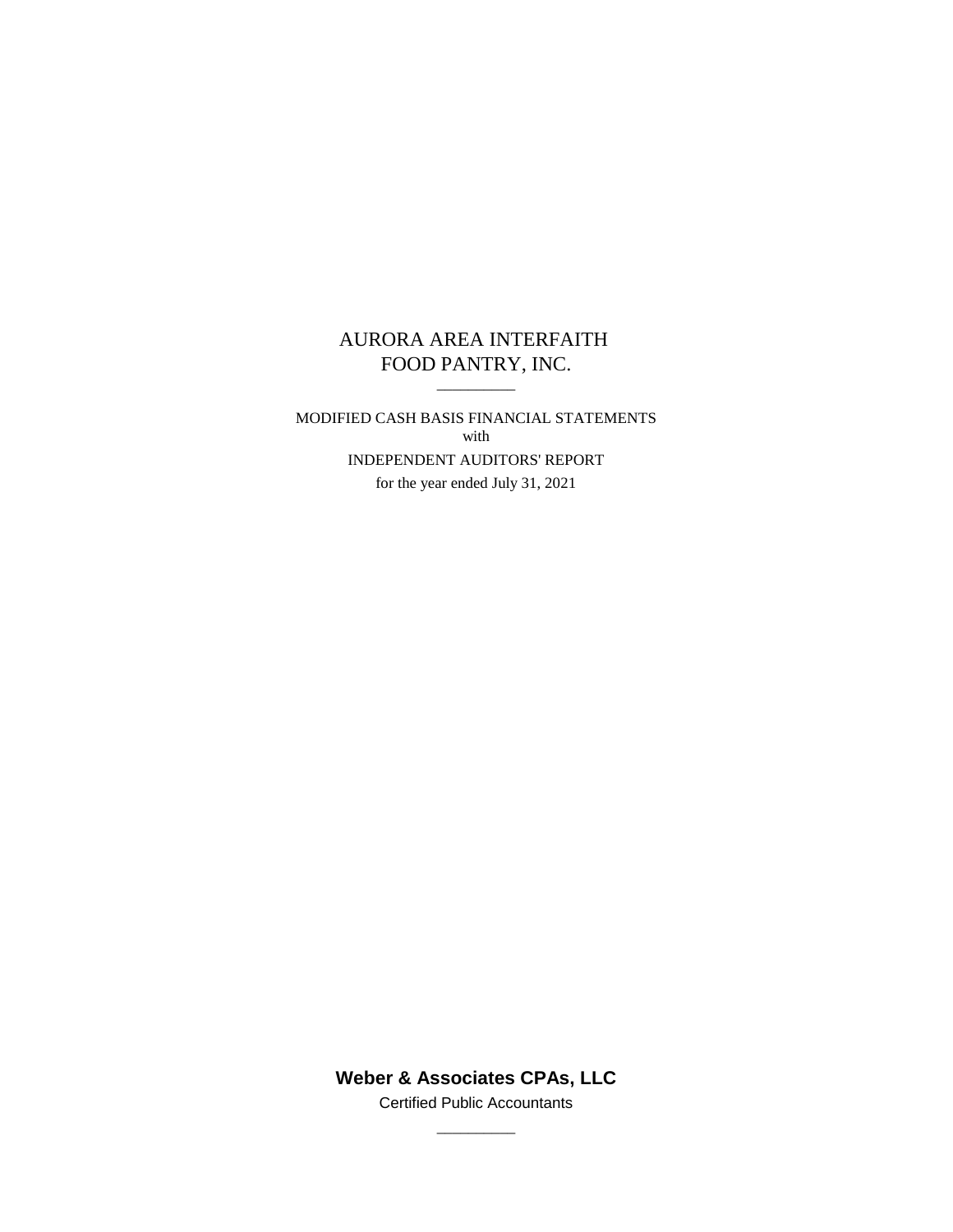# Index to Financial Statements

|                                                                                 | Page     |
|---------------------------------------------------------------------------------|----------|
| <b>Independent Auditors' Report</b>                                             | $1 - 2$  |
| <b>Basic Financial Statements</b>                                               |          |
| Statement of Assets, Liabilities and Net Assets - Modified Cash Basis           | 3        |
| Statement of Revenues, Expenses and Changes in Net Assets - Modified Cash Basis | 4        |
| <b>Statement of Functional Expenses - Modified Cash Basis</b>                   | 5        |
| <b>Notes to Financial Statements</b>                                            | $6 - 11$ |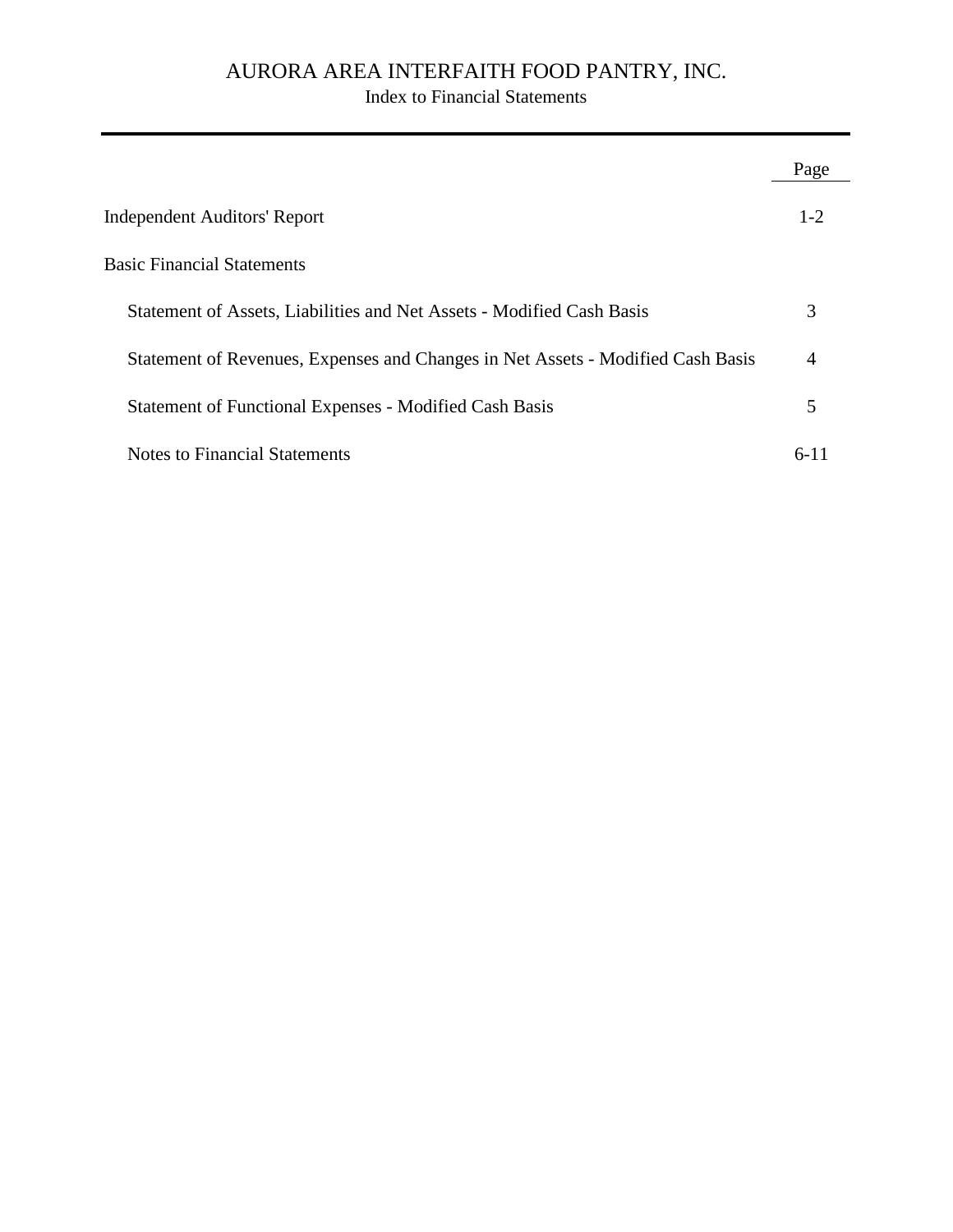*Weber & Associates CPAs, LLC*

*Certified Public Accountants* \_\_\_\_\_\_\_\_\_\_

> *Gabriela Fedmasu Thomas A. Weber* \_\_\_\_\_\_\_\_\_\_ *Michael Coakley*  $\overline{\phantom{a}}$

> > *Suite 1B, 314 N. Lake St. Aurora, IL 60506* 630 897-4500

Fax: 630-897-4951

#### INDEPENDENT AUDITORS' REPORT

To the Board of Directors Aurora Area Interfaith Food Pantry, Inc. Aurora, Illinois

#### **Opinion**

We have audited the accompanying financial statements of Aurora Area Interfaith Food Pantry, Inc. (a nonprofit organization), which comprise the statement of assets, liabilities and net assets - modified cash basis as of July 31, 2021, and the related statement of revenues, expenses and changes in net assets modified cash basis and statement of functional expenses - modified cash basis for the year then ended, and the related notes to the financial statements.

In our opinion, the financial statements referred to above present fairly, in all material respects, the assets, liabilities, and net assets of Aurora Area Interfaith Food Pantry, Inc. as of July 31, 2021, and its support, revenue, and expenses for the year then ended in accordance with the modified cash basis of accounting as described in Note 2.

#### **Basis for Opinion**

We conducted our audits in accordance with auditing standards generally accepted in the United States of America. Our responsibilities under those standards are further described in the Auditor's Responsibilities for the Audit of the Financial Statements section of our report. We are required to be independent of Aurora Area Interfaith Food Pantry, Inc. and to meet our other ethical responsibilities in accordance with the relevant ethical requirements relating to our audits. We believe that the audit evidence we have obtained is sufficient and appropriate to provide a basis for our audit opinion.

#### **Basis of Accounting**

We draw attention to Note 2 of the financial statements, which describes the basis of accounting. The financial statements are prepared on the modified cash basis of accounting, which is a basis of accounting other than accounting principles generally accepted in the United States of America. Our opinion is not modified with respect to this matter.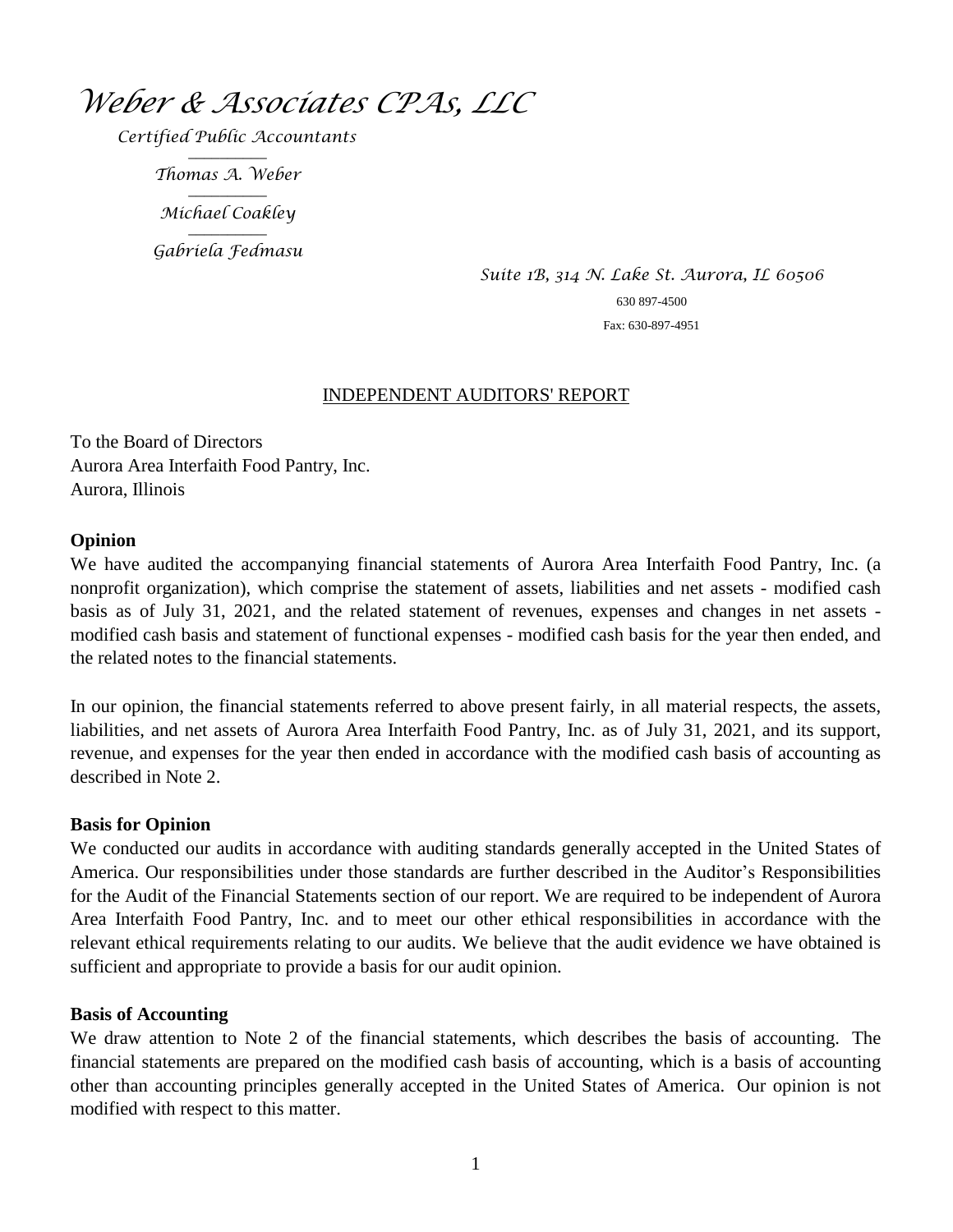#### **Responsibilities of Management for the Financial Statements**

Management is responsible for the preparation and fair presentation of the financial statements in accordance with the modified cash basis of accounting as described in Note 2; this includes determining that the modified cash basis of accounting is an acceptable basis for the preparation of the financial statements in the circumstances. Management is also responsible for the design, implementation, and maintenance of internal control relevant to the preparation and fair presentation of financial statements that are free from material misstatement, whether due to fraud or error.

#### **Auditor's Responsibilities for the Audit of the Financial Statements**

Our objectives are to obtain reasonable assurance about whether the financial statements as a whole are free from material misstatement, whether due to fraud or error, and to issue an auditor's report that includes our opinion. Reasonable assurance is a high level of assurance but is not absolute assurance and therefore is not a guarantee that an audit conducted in accordance with generally accepted auditing standards will always detect a material misstatement when it exists. The risk of not detecting a material misstatement resulting from fraud is higher than for one resulting from error, as fraud may involve collusion, forgery, intentional omissions, misrepresentations, or the override of internal control. Misstatements, including omissions, are considered material if there is a substantial likelihood that, individually or in the aggregate, they would influence the judgment made by a reasonable user based on the financial statements.

In performing an audit in accordance with generally accepted auditing standards, we:

- Exercise professional judgment and maintain professional skepticism throughout the audit.
- Identify and assess the risks of material misstatement of the financial statements, whether due to fraud or error, and design and perform audit procedures responsive to those risks. Such procedures include examining, on a test basis, evidence regarding the amounts and disclosures in the financial statements.
- Obtain an understanding of internal control relevant to the audit in order to design audit procedures that are appropriate in the circumstances, but not for the purpose of expressing an opinion on the effectiveness of Aurora Area Interfaith Food Pantry, Inc.'s internal control. Accordingly, no such opinion is expressed.
- Evaluate the appropriateness of accounting policies used and the reasonableness of significant accounting estimates made by management, as well as evaluate the overall presentation of the financial statements.
- Conclude whether, in our judgment, there are conditions or events, considered in the aggregate, that raise substantial doubt about Aurora Area Interfaith Food Pantry, Inc.'s ability to continue as a going concern for a reasonable period of time.

We are required to communicate with those charged with governance regarding, among other matters, the planned scope and timing of the audit, significant audit findings, and certain internal control related matters that we identified during the audit.

Weber & associates

May 26, 2022 Aurora, Illinois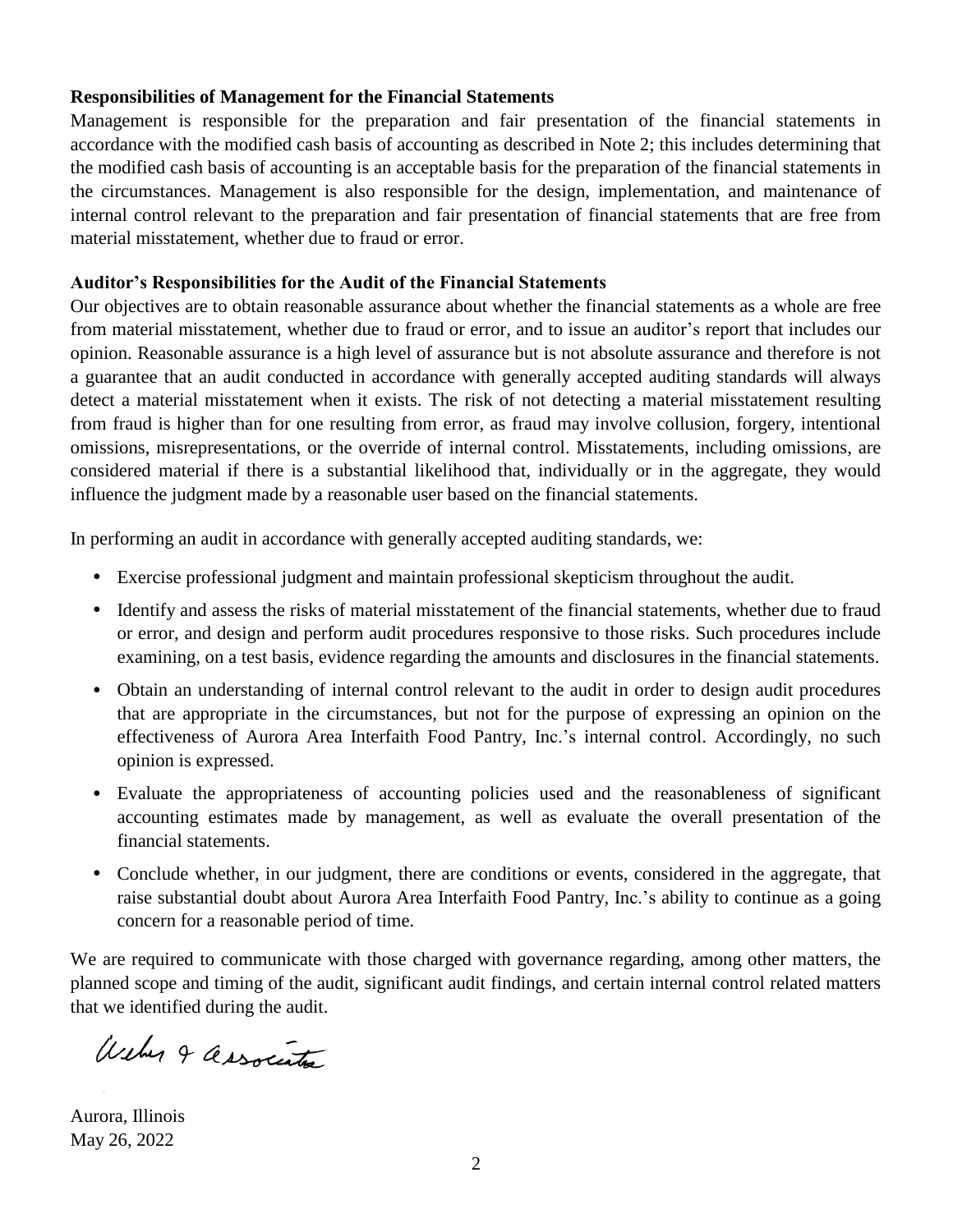# Statement of Assets, Liabilities and Net Assets - Modified Cash Basis

as of July 31, 2021

| <b>ASSETS</b>                                       |                 |
|-----------------------------------------------------|-----------------|
| Current assets:                                     |                 |
| Cash                                                | \$<br>814,347   |
|                                                     | 814,347         |
| Property and equipment:                             |                 |
| Property and equipment                              | 1,604,132       |
| Less accumulated depreciation                       | (477, 283)      |
|                                                     | 1,126,849       |
| Other assets:                                       |                 |
| <b>Community Foundation Food Pantry Fund</b>        | 32,078          |
| <b>TOTAL ASSETS</b>                                 | 1,973,274<br>\$ |
| <b>LIABILITIES AND NET ASSETS</b>                   |                 |
| Liabilities:                                        |                 |
| <b>Current liabilities:</b>                         |                 |
| Payroll taxes payable and other payroll liabilities | \$<br>945       |
| Accounts payable                                    | 5,976           |
|                                                     | 6,921           |
| Long-term liabilities:                              |                 |
| Note payable                                        | 50,000          |
| <b>Total liabilities</b>                            | 56,921          |
| Net assets:                                         |                 |
| Without donor restrictions                          |                 |
| Undesignated                                        | 1,876,659       |
| Board designated                                    | 32,078          |
| Total without donor restrictions                    | 1,908,737       |
| With donor restriction                              | 7,616           |
| Total net assets                                    | 1,916,353       |
| TOTAL LIABILITIES AND NET ASSETS                    | 1,973,274<br>\$ |

See accompanying notes to financial statements.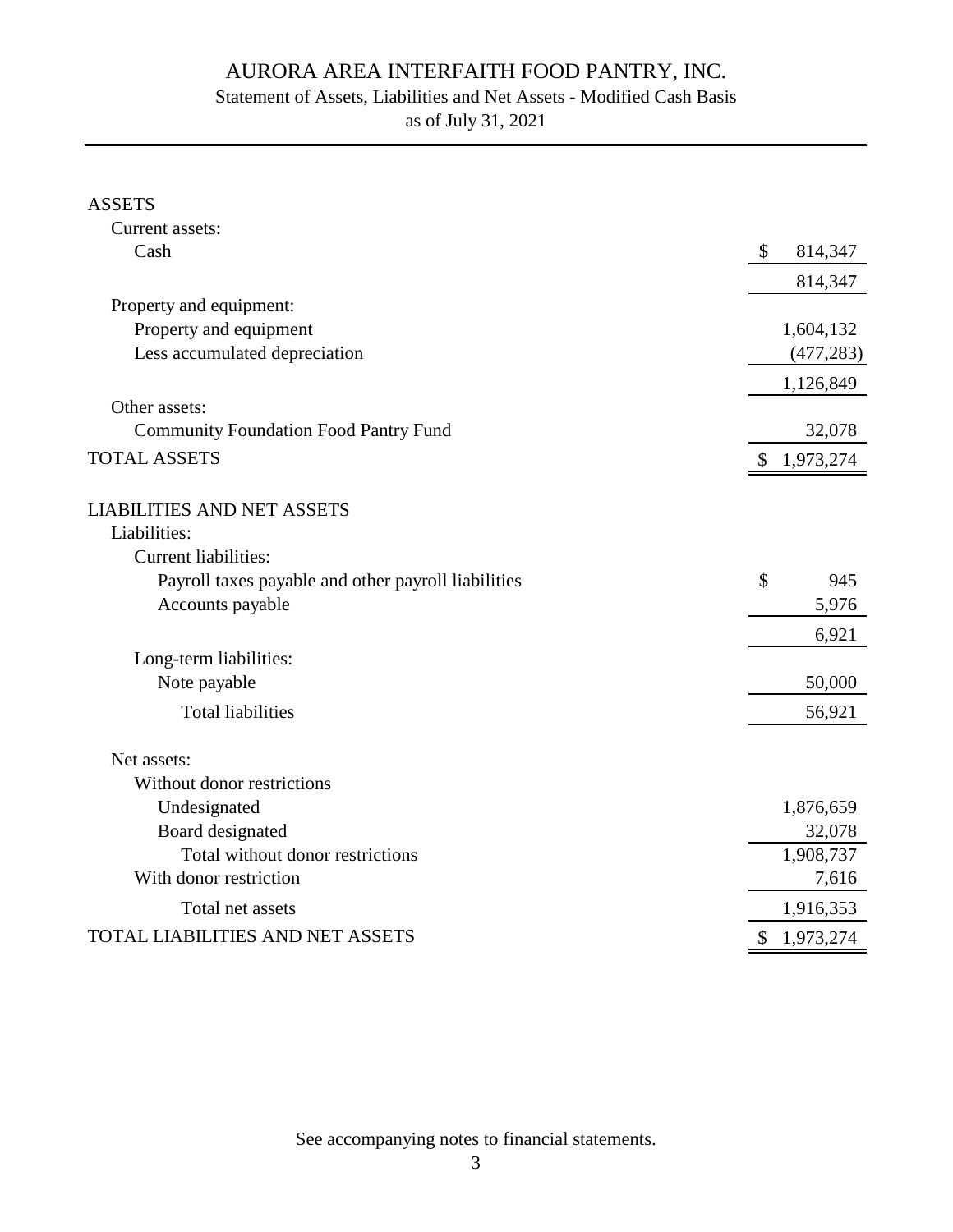Statement of Revenues, Expenses and Changes in Net Assets - Modified Cash Basis

for the year ended July 31, 2021

|                                       | <b>Without Donor</b><br>Restrictions | <b>With Donor</b><br>Restrictions | Total       |
|---------------------------------------|--------------------------------------|-----------------------------------|-------------|
| Revenues and other support:           |                                      |                                   |             |
| Contributions, gifts and grants       | \$<br>1,161,602                      | \$<br>28,000                      | \$1,189,602 |
| Food contributions                    | 3,274,579                            |                                   | 3,274,579   |
| Reimbursements                        | 16,988                               |                                   | 16,988      |
| Interest and dividends                | 772                                  |                                   | 772         |
| Net realized and unrealized gain      | 5,721                                |                                   | 5,721       |
| Special events                        | 114,820                              |                                   | 114,820     |
| Other income                          | 31,440                               |                                   | 31,440      |
| Net assets released from restrictions | 22,353                               | (22, 353)                         |             |
| Total revenues and other support      | 4,628,275                            | 5,647                             | 4,633,922   |
| <b>Expenses</b>                       |                                      |                                   |             |
| Program services                      | 3,895,943                            |                                   | 3,895,943   |
| Supporting services                   |                                      |                                   |             |
| Management and general                | 230,380                              |                                   | 230,380     |
| Fundraising                           | 94,301                               |                                   | 94,301      |
| Total expenses                        | 4,220,624                            |                                   | 4,220,624   |
| Change in net assets                  | 407,651                              | 5,647                             | 413,298     |
| Net assets, beginning of year         | 1,501,086                            | 1,969                             | 1,503,055   |
| Net assets, end of year               | \$<br>1,908,737                      | \$<br>7,616                       | \$1,916,353 |

See accompanying notes to financial statements.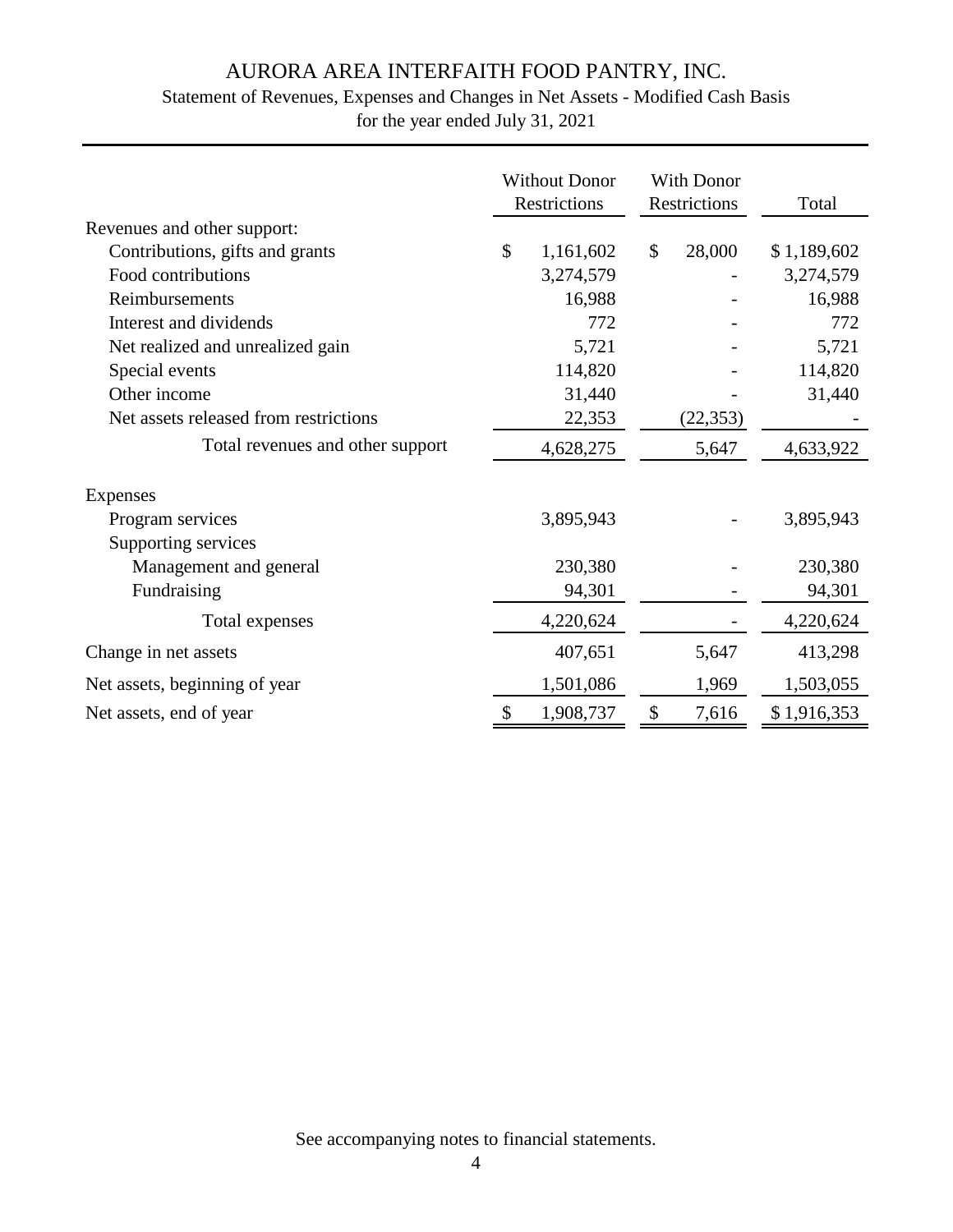# Statement of Functional Expenses - Modified Cash Basis

for the year ended July 31, 2021

|                              |             | <b>Suporting Services</b> |              |               |
|------------------------------|-------------|---------------------------|--------------|---------------|
|                              |             | Management                |              |               |
|                              | Program     | and                       | Fund-        |               |
|                              | Services    | General                   | raising      | Total         |
| Personnel costs:             |             |                           |              |               |
| Compensation                 | \$346,133   | \$83,072                  | \$32,306     | \$<br>461,511 |
| Payroll taxes and fees       | 23,043      | 5,530                     | 2,151        | 30,724        |
| Other employee benefits      | 43,822      | 10,849                    | 3,184        | 57,855        |
| Retirement plan              | 3,959       | 990                       | 260          | 5,209         |
| Total personnel costs        | 416,957     | 100,441                   | 37,901       | 555,299       |
| Other expenses:              |             |                           |              |               |
| Contributed food distributed | 3,274,579   |                           |              | 3,274,579     |
| Purchased food distributed   | 47,056      |                           |              | 47,056        |
| Events expense               |             |                           | 37,540       | 37,540        |
| Advertising and promotion    | 3,463       |                           | 1,155        | 4,618         |
| Occupancy                    | 28,945      | 6,763                     | 1,878        | 37,586        |
| Telephone                    | 911         | 911                       | 95           | 1,917         |
| Office supplies              | 8,605       | 3,129                     | 3,912        | 15,646        |
| Postage                      | 907         | 348                       | 140          | 1,395         |
| Vehicle expense              | 15,878      |                           |              | 15,878        |
| Grant expense                | 34,341      |                           |              | 34,341        |
| Repairs and maintenance      | 24,146      | 8,049                     |              | 32,195        |
| Conferences and meetings     | 1,538       | 1,265                     |              | 2,803         |
| Professional services        | 14,302      | 23,394                    |              | 37,696        |
| Insurance                    | 20,069      | 2,900                     |              | 22,969        |
| Other supplies               | 4,246       | 552                       |              | 4,798         |
| Depreciation                 |             | 59,405                    |              | 59,405        |
| Fundraising                  |             |                           | 11,680       | 11,680        |
| Miscellaneous                |             | 23,223                    |              | 23,223        |
| Total other expenses         | 3,478,986   | 129,939                   | 56,400       | 3,665,325     |
| Total expenses               | \$3,895,943 | \$<br>230,380             | \$<br>94,301 | \$4,220,624   |

See accompanying notes to financial statements.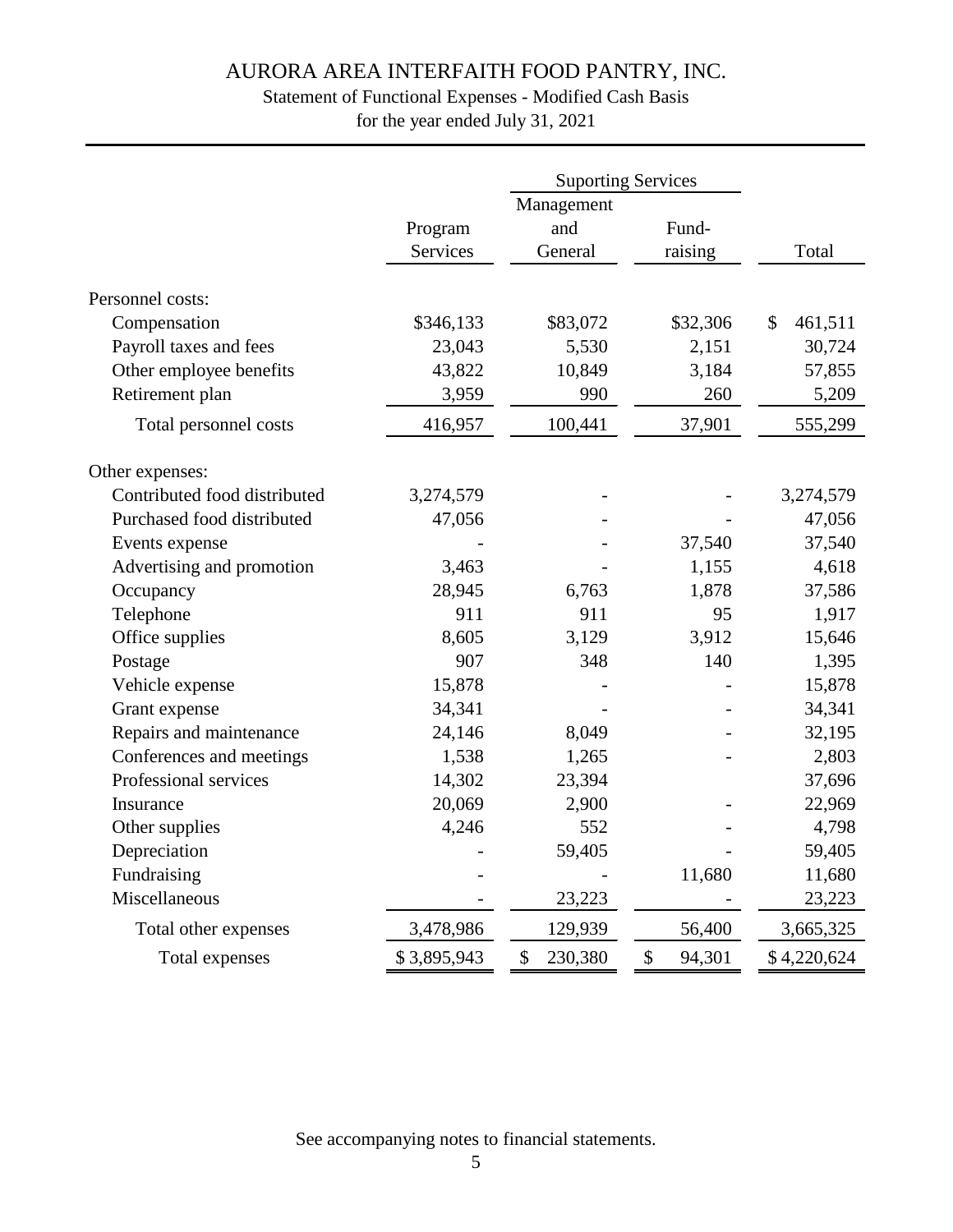#### Notes to Financial Statements

July 31, 2021

## 1. ORGANIZATION AND PURPOSE

The Aurora Area Interfaith Food Pantry, Inc. (Food Pantry) is a not-for-profit organization that was organized by local individuals, community churches and church groups in 1981. Its objective is to provide food assistance to members of the community who are food insecure and have difficulty meeting their basic nutritional needs on their own. The Food Pantry is supported primarily through donor contributions, as well as grants from private foundations, local and state governmental units, and the Federal Government's Emergency Food and Shelter Program.

# 2. SUMMARY OF SIGNIFICANT ACCOUNTING POLICIES

## Basis of Accounting

The records of the Food Pantry are maintained on the modified cash basis of accounting, which is a comprehensive basis of accounting other than accounting principles generally accepted in the United States of America. The modified cash basis of accounting differs from accounting principles generally accepted in the United States of America primarily because the Food Pantry has not recognized receivables, prepayments and payables.

# Basis of Presentation

Net assets and the Food Pantry's support, revenues, expenses, gains and losses are classified based on the existence or absence of donor-imposed restrictions according to the following net asset classifications:

*Net assets without donor restriction:* Net assets that are not subject to donor-imposed restrictions and may be expended for any purpose in performing the primary objectives of the Food Pantry. Net assets without donor restrictions may be designated for specific purposes by action of the Board of Trustees. Grants and contributions that are restricted by donors are reported as increases in net assets without donor restrictions if the restrictions are met in the same reporting period.

*Net assets with donor restrictions:* These net assets are subject to stipulations imposed by donors and grantors. Some donor restrictions are temporary in nature; those restrictions will be met by actions of the Food Pantry or by the passage of time. When a restriction expires, net assets with donor restrictions are reclassified to net assets without donor restrictions and reported in the statement of revenues, expenses and changes in net assets as net assets released from restrictions.

# Contributed Services and Materials

Contributions of services are recognized if the services received (a) create or enhance nonfinancial assets or (b) require specialized skills, are provided by individuals possessing those skills, and would typically need to be purchased if not provided by donation. Contributions of tangible assets are recognized at fair value when received.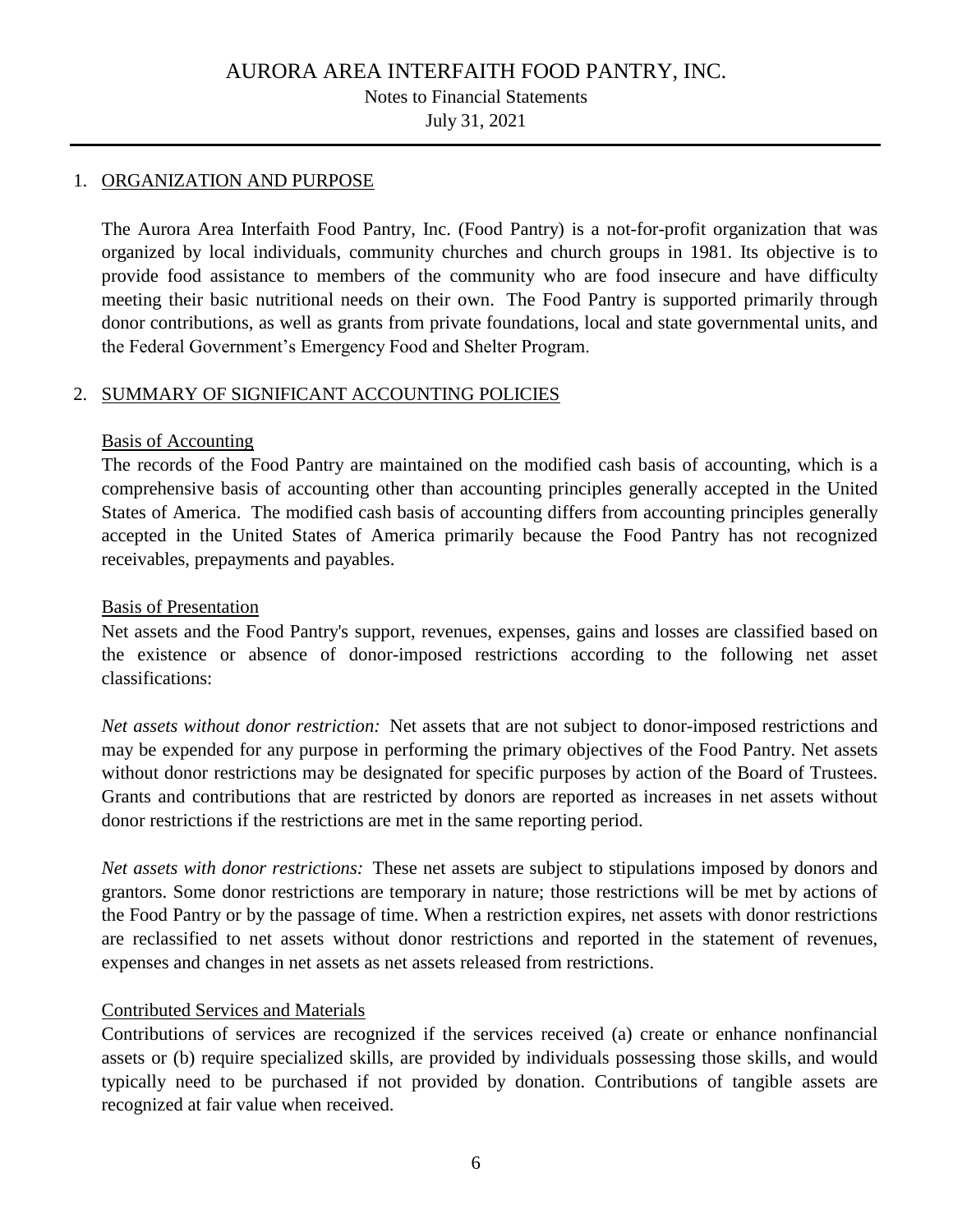#### Notes to Financial Statements

July 31, 2021

## 2. SUMMARY OF SIGNIFICANT ACCOUNTING POLICIES (continued)

#### Contributed Services and Materials (continued)

Many individuals volunteer their time and perform a variety of tasks that assist the Food Pantry with daily operations. The volunteer hours have not been recorded in the statement of revenues, expenses and changes in net assets.

#### Investments

Investments are carried at fair value and realized and unrealized gains and losses are reflected in the statement of revenues, expenses and changes in net assets.

#### Property and Equipment

Property and equipment acquired by purchase are stated at cost while those acquired by gift are stated at the fair market value at time of receipt. Only major replacements and improvements are capitalized and included in the property and equipment account. Depreciation has been provided using the straight-line method over the estimated useful lives of the related assets.

#### Advertising Costs

The Food Pantry expenses advertising costs as incurred. Expenses incurred were \$4,618 for the year ended July 31, 2021.

#### Use of Estimates

The preparation of financial statements in accordance with the modified cash basis of accounting requires management to make estimates and assumptions that affect the reported amounts of assets and liabilities and disclosure of contingent assets and liabilities at the date of the financial statements and reported amounts of revenues and expenses during the reporting period. Actual results could differ from those estimates.

## 3. IN-KIND CONTRIBUTIONS

The Food Pantry receives a substantial amount of food as donations. The Pantry has an adequate system of tracking and valuation of food donated and includes the value of the contributed food in the financial statements. Management has estimated the retail value of such donations at a value of \$1.79 per donated pound. The Food Pantry also received donations from the Federal government as part of The Emergency Food Program. These donations have been valued at \$1.18 per donated pound.

The total value of food donations is recorded as both revenue and expense in the statement of revenues, expenses, and changes in net assets - modified cash basis. The Food Pantry recorded \$3,274,579 of donated food in the year ended July 31, 2021.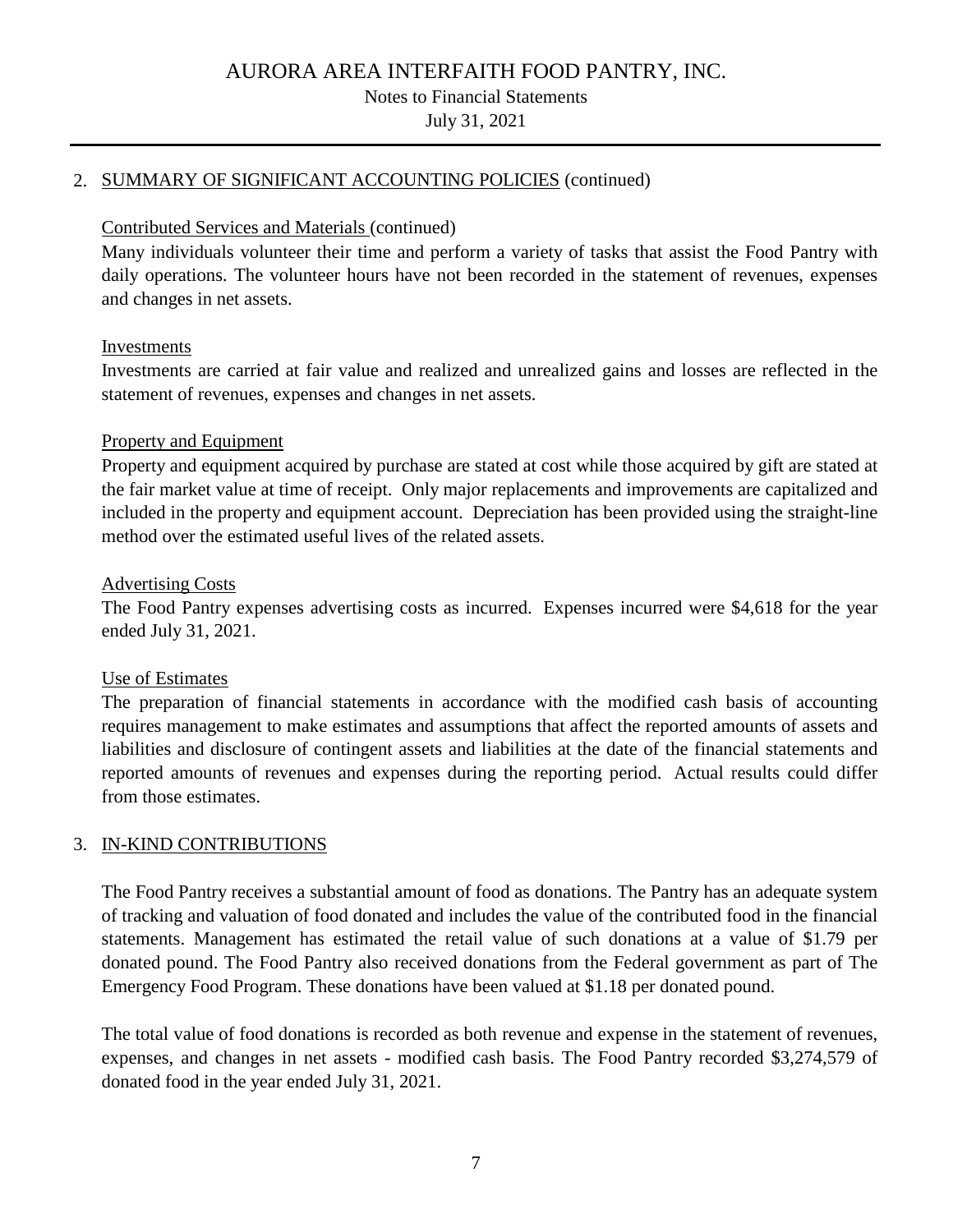#### Notes to Financial Statements

July 31, 2021

# 4. CONCENTRATION OF CREDIT RISK

The Food Pantry maintains cash balances at two financial institutions. Accounts at each institution are insured by the Federal Deposit Insurance Corporation (FDIC) up to \$250,000. Bank account balances exceeded federally insured limits by \$318,425 at July 31, 2021.

# 5. COMMUNITY FOUNDATION ENDOWMENT FUND

In 1981 the Food Pantry established an endowment fund with the Community Foundation of the Fox River Valley to be used for support of the mission or activities of the Pantry. The fund is considered property of the Foundation and the Foundation has ultimate authority and control over all property in the fund and the income derived therefrom. At least annually, the Foundation may distribute the fund's net income to the Pantry, or the Pantry may elect to accumulate the income. At July 31, 2021 the fair value of the endowment fund was \$114,494.

# 6. FAIR VALUE MEASUREMENTS

The investments of the Food Pantry are reported at fair value in accordance with Financial Accounting Standards Board guidance related to fair value measurements and disclosures. This standard establishes a three-level fair value hierarchy, which prioritizes the inputs to valuation techniques used to measure fair value. The levels in the fair value hierarchy are defined as follows: Level 1 - valuations are based on observable inputs that reflect unadjusted quoted prices in active markets for identical assets at the reporting date; Level 2 - valuations are based on observable inputs other than quoted prices for identical assets; Level 3 - valuations are based on inputs that are unobservable and significant to the overall fair value measurement.

Financial assets measured at fair value on a recurring basis at July 31, 2021 consist of the following:

Total Level 2 Community Foundation Food Pantry Fund \$ 32,078 \$ 32,078

The fair value of the Community Foundation Food Pantry Fund for which quoted market prices are not available is valued based on the fair market values of the individual assets held by the Fund.

# 7. LINE OF CREDIT

The Food Pantry has a line of credit with Old Second National Bank which provides for borrowings up to \$50,000 and expires on August 6, 2022. Interest is payable monthly at the prime rate plus 2.00% (5.25% at July 31, 2021). The line of credit is secured by the property on Jericho Road. There were no borrowings under the line of credit as of July 31, 2021.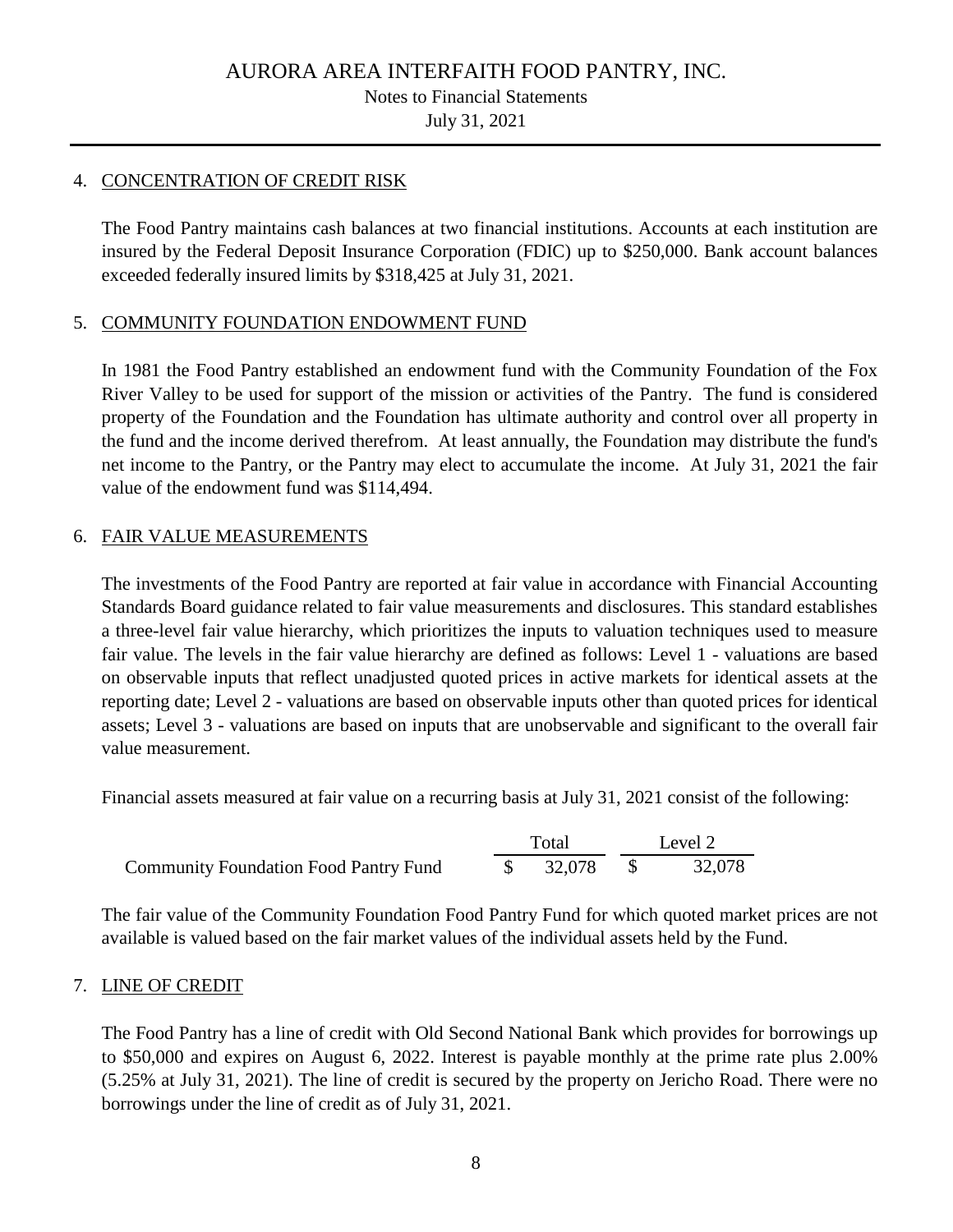Notes to Financial Statements

July 31, 2021

# 8. COMMUNITY FOUNDATION FOOD PANTRY FUND

The Community Foundation Food Pantry Fund in an externally administered fund reported as an other asset of the Food Pantry. Following is a summary of the investment income reported in the statement of revenues, expenses and changes in net assets - modified cash basis:

| Interest and dividends           | <b>S</b> | 772   |
|----------------------------------|----------|-------|
| Net realized and unrealized gain |          | 5,721 |
| Total investment return          |          | 6.493 |

## 9. PROPERTY AND EQUIPMENT

Investment in property and equipment consists of the following at July 31, 2021:

| <b>Building</b>               | \$<br>378,458 |
|-------------------------------|---------------|
| <b>Building Improvements</b>  | 725,975       |
| Land                          | 75,182        |
| Land Improvements             | 249,076       |
| Furniture and equipment       | 143,426       |
| Vehicles                      | 32,015        |
| Less accumulated depreciation | (477, 283)    |
| Total                         | 1,126,849     |

On November 18, 2013, the Food Pantry opened for distribution in the new building. The Food Pantry's new building was partially acquired with loan funds received from the City of Aurora under a Community Development Block Grant Subrecipient Agreement. Under the terms of this contract, title to the property reverts to the City if the property is used for any purpose other than a regional food pantry, the Food Pantry files bankruptcy, transfers or encumbers the real estate, or fails to properly maintain the property.

Depreciation expense was \$59,405 for the year ended July 31, 2021.

## 10. RETIREMENT PLAN

Retirement benefits for the Food Pantry are provided through a Simple IRA plan. During the year ended July 31, 2021, the Food Pantry elected to make a dollar match of elective deferrals up to 5% of each eligible employee's compensation. The Food Pantry's retirement plan expense for the year ended July 31, 2021 was \$5,209.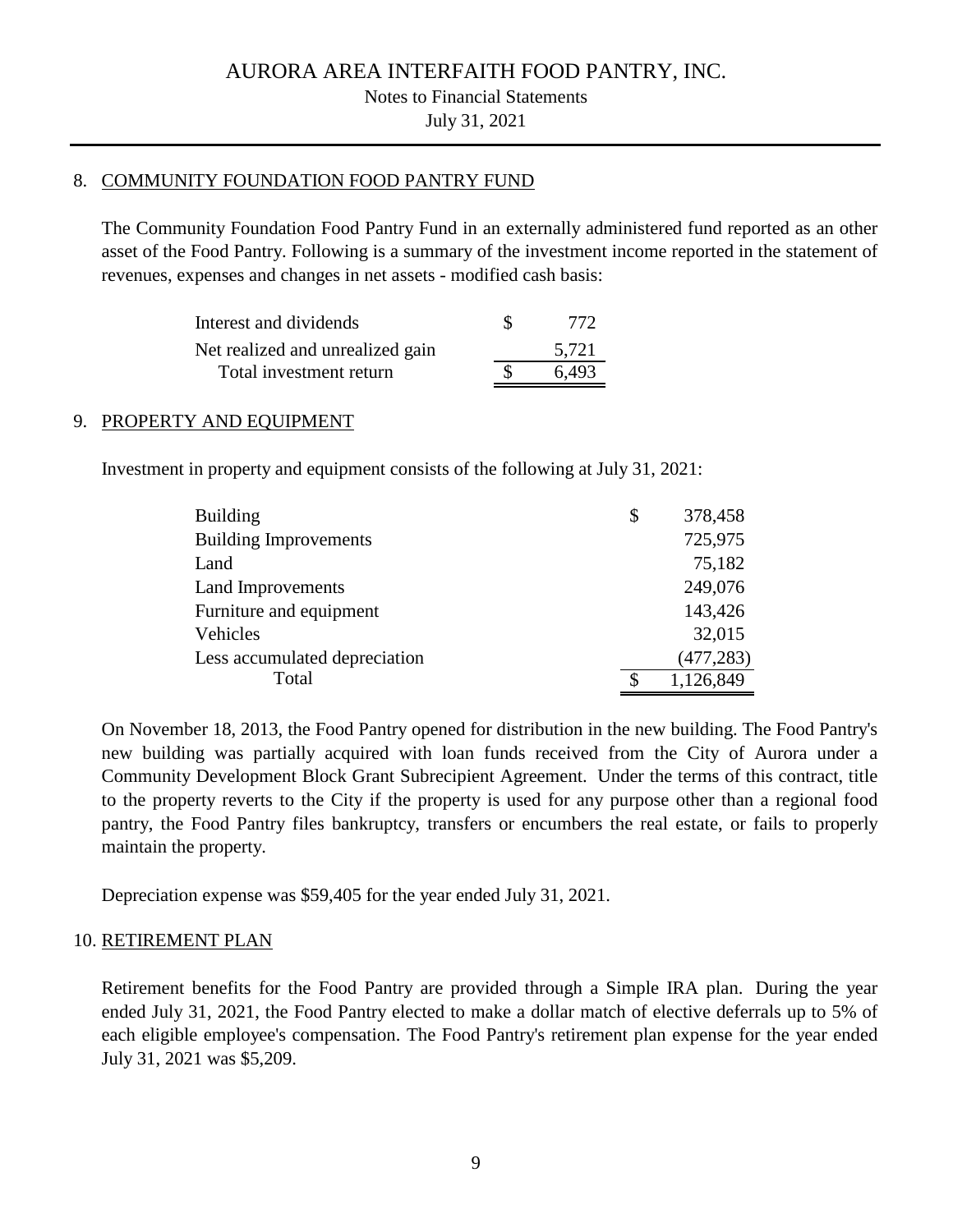#### Notes to Financial Statements

July 31, 2021

# 11. NOTE PAYABLE

The Food Pantry entered into an agreement with the City of Aurora and Kane County, Illinois dated March 14, 2012, to obtain financing for the purchase of a building on Jericho Road to be used for Food Pantry operations. The loan was funded through the U.S. Department of Housing and Urban Development. The agreement specifies that if the Food Pantry complies with various terms, the loan will be forgiven without interest at maturity.

If there is any default on the specified provisions of the loan agreement, the unpaid balance becomes payable immediately.

Long-term debt at July 31, 2021 consists of the following:

| Mortgage - Kane County, matures March 14, 2032, |        |
|-------------------------------------------------|--------|
| 0.00% interest rate, collateralized by          |        |
| the Jericho Road property                       | 50,000 |

#### 12. RESTRICTIONS AND DESIGNATIONS OF NET ASSETS

Net assets with donor restrictions at July 31, 2021 are for the following:

| Parking lot        | S | 1,969 |
|--------------------|---|-------|
| Patio              |   | 2,647 |
| Refrigerated truck |   | 3,000 |
|                    |   | 7,616 |

At July 31, 2021, the Food Pantry had Board designated net assets totaling \$32,078, which consists of the investment in the Community Foundation Food Pantry Advisory Fund.

## 13. LIQUIDITY AND AVAILABILITY OF FINANCIAL ASSETS

The Food Pantry has the following financial assets available within one year of the statement of assets, liabilities, and net assets for general expenditures:

| Cash and cash equivalents                                                 | 846,425  |
|---------------------------------------------------------------------------|----------|
| Less amounts unavailable for general expenditures within one year due to: |          |
| Donor restrictions                                                        | (7,616)  |
| Board designations                                                        | (32,078) |
| Financial assets available to meet general expenditures within one year   | 806,731  |